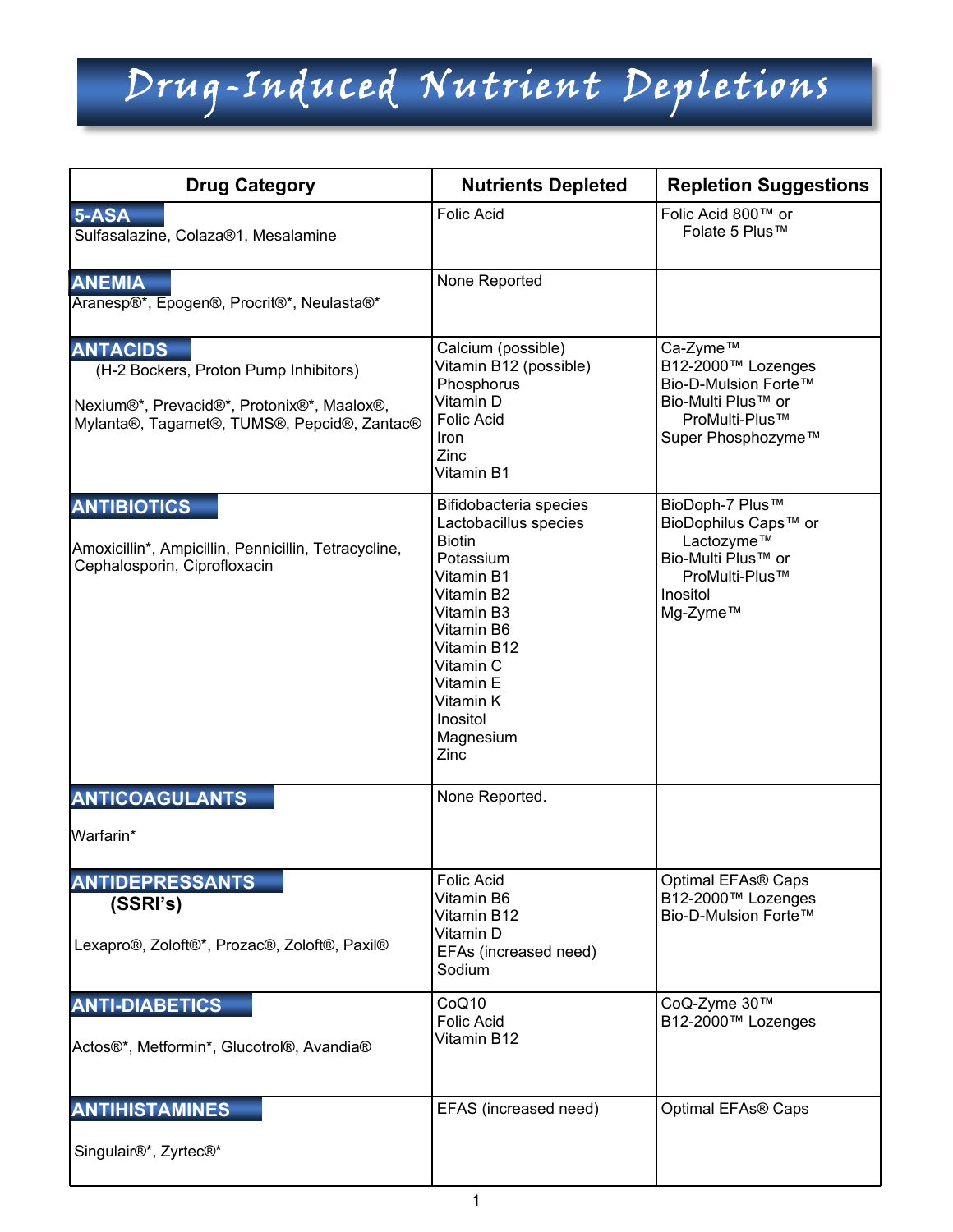| <b>Drug Category</b>                                                                                                                                                    | <b>Nutrients Depleted</b>                                                                                                                                           | <b>Repletion Suggestions</b>                                                                                                                                                               |
|-------------------------------------------------------------------------------------------------------------------------------------------------------------------------|---------------------------------------------------------------------------------------------------------------------------------------------------------------------|--------------------------------------------------------------------------------------------------------------------------------------------------------------------------------------------|
| <b>ANTIRETROVIRALS</b><br>Epivir <sup>®</sup> , Ziagen <sup>®</sup>                                                                                                     | Zinc<br>Copper<br>Vitamin B12<br>Carnitine                                                                                                                          | B12-2000™ Lozenges<br>Bio-Multi Plus™<br>L-Carnitine HCI                                                                                                                                   |
| <b>ANTIHYPERTENSIVES</b><br>(ACE Inhibitors, Beta-Blockers)<br>Toprol-XL®*, Norvasc®*, Lisinopril®*,<br>Furosemide*, Chlorthalidone, Digoxin, Clonidine,<br>Propranolol | CoQ10<br>Phosphorous<br>Potassium<br>Sodium<br>Zinc<br>Calcium<br>Magnesium<br>Vitamin B1                                                                           | CoQ-Zyme 30™<br>Bio-Multi Plus™<br>ProMulti-Plus™<br>Mg-Zyme™<br>Super Phosphozyme™                                                                                                        |
| <b>ANTI-INFLAMMATORIES</b><br>Aspirin, Acetaminophen, Ibuprofen, Naproxen                                                                                               | <b>Folic Acid</b><br>Iron<br>Potassium<br>Sodium<br>Vitamin C<br>Glutathione                                                                                        | Folic Acid 800™ or<br>Folate 5 Plus™<br>Bio-Multi Plus™ or<br>ProMulti-Plus™<br>GSH-Plus™<br>Bio-C Plus™                                                                                   |
| <b>BRONCHODILATORS</b><br>Advair Diskus*, Singulair*, Albuterol*                                                                                                        | Potassium                                                                                                                                                           | K-Zyme™                                                                                                                                                                                    |
| <b>CHOLESTEROL-LOWERING</b><br>(STATINS)<br>Lipitor®*, Zocor®*, Pravachol®, Cholestyramine,<br>Colesevelam, Fenofibrate                                                 | COq10<br>Beta-Carotene<br>Calcium<br><b>Folic Acid</b><br><b>Iron</b><br>Magnesium<br>Phosphorus<br>Vitamin A<br>Vitamin B12<br>Vitamin D<br>Vitamin E<br>Vitamin K | CoQ-Zyme 30™<br>Bio-Multi Plus™ or<br>ProMulti-Plus™<br>Ca-Zyme™<br>B12-2000™ Lozenges<br>Folic Acid 800™ or<br>Folate 5 Plus™<br>Super Phosphozyme™                                       |
| <b>CORTICOSTEROIDS</b><br>Prednsone, Hydrocortisone, Prednisole,<br>Betamethasone                                                                                       | Calcium<br><b>Folic Acid</b><br>Magnesium<br>Potassium<br>Selenium<br>Vitamin A<br>Vitamin B6<br>Vitamin C<br>Vitamin D<br>Vitamin K<br>Zinc                        | Osteo-B II <sup>®</sup> or<br>Osteo-B Plus <sup>®</sup><br>Folic Acid 800™ or<br>Folate 5 Plus™<br>Bio-Multi Plus™ or<br>ProMulti-Plus™<br>Bio-D Mulsion Forte™<br>Bio-C Plus™<br>Mg-Zyme™ |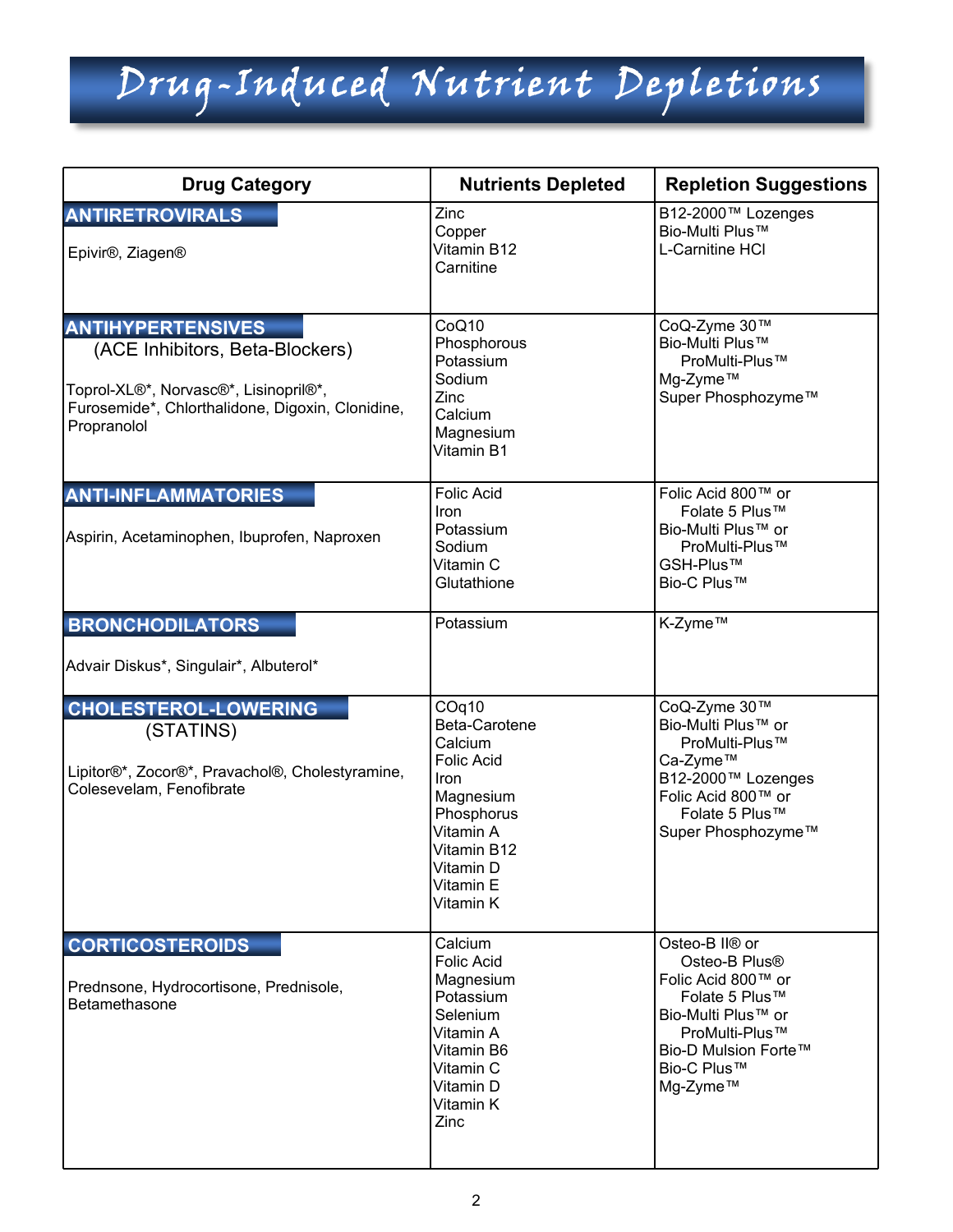| <b>Drug Category</b>                                                                                                                                  | <b>Nutrients Depleted</b>                                                                                                                                                                                         | <b>Repletion Suggestions</b>                                                                                                                         |
|-------------------------------------------------------------------------------------------------------------------------------------------------------|-------------------------------------------------------------------------------------------------------------------------------------------------------------------------------------------------------------------|------------------------------------------------------------------------------------------------------------------------------------------------------|
| <b>DIURETICS</b><br>Furosemide, Hydrochlorothiazide, Triamterene                                                                                      | Calcium<br>Magnesium<br>Potassium<br>Sodium<br>Vitamin B1<br>Vitamin B6<br>Vitamin C<br>Zinc<br>CoQ10<br><b>Folic Acid</b>                                                                                        | CoQ-Zyme 30™<br>Mg-Zyme™<br>Bio-Multi Plus™ or<br>ProMulti-Plus™<br>Folic Acid 800™ or<br>Folate 5 Plus™<br>Bio-C Plus™                              |
| <b>GOUT</b><br>Colchicine                                                                                                                             | Vitamin A<br>Vitamin D<br>Vitamin B12<br><b>Folic Acid</b><br>Iron<br>Potassium                                                                                                                                   | Bio-Multi Plus™<br>ProMulti-Plus™<br>Folic Acid 800™<br>Folate 5 Plus™<br>Bio-D-Mulsion Forte™<br>Ca-Zyme™                                           |
| HORMONE REPLACEMENT THERAPY<br>Estrace®, Premarin®, Prempro®, Alora®                                                                                  | Vitamin B6<br>Magnesium<br>Vitamin B1<br>Vitamin B2<br><b>Biotin</b><br>Vitamin B12<br>Pantothenic Acid<br>Vitamin C                                                                                              | B12-2000™ Lozenges<br>Bio-Multi Plus™ or<br>ProMulti-Plus™<br>Mg-Zyme™<br>Bio-C Plus™                                                                |
| <b>LAXATIVES</b>                                                                                                                                      | Vitamin A<br>Vitamin D<br>Vitamin E<br>Calcium<br>Sodium<br>Potassium                                                                                                                                             | Bio-Multi Plus™<br>ProMulti-Plus™<br>Ca-Zyme™                                                                                                        |
| <b>ORAL CONTRACEPTIVES</b><br>Ortho Cyclen®, Ortho Novum®, Ortho TriCyclen®,<br>Triphasil®, Seasonale®, Yasmin®, Ethinyl Estradiol<br>Plus Norgestrel | <b>Beta Carotene</b><br>Vitamin B1<br>Vitamin B2<br>Vitamin B3<br>Vitamin B6<br>Vitamin B12<br><b>Folic Acid</b><br><b>Biotin</b><br>Pantothenic Acid<br>Vitamin C<br>Magnesium<br>Zinc<br>Tryptophan<br>Tyrosine | B12-2000™ Lozenges<br>Equi-Fem™ or<br>PMT <sup>™</sup> or<br>Bio-Multi Plus™<br>Mg-Zyme<br>Bio-B Complex <sup>™</sup><br>Amino Sport™<br>Bio-C Plus™ |
| <b>PSYCHOTHERAPEUTICS</b><br>Seroquel®*, Risperdal®*, Zyprexa®*, Haldol, Ami-<br>triptyline                                                           | Vitamin B2<br>CoQ10                                                                                                                                                                                               | Bio-B Complex <sup>™</sup><br>CoQ-Zyme 30™                                                                                                           |